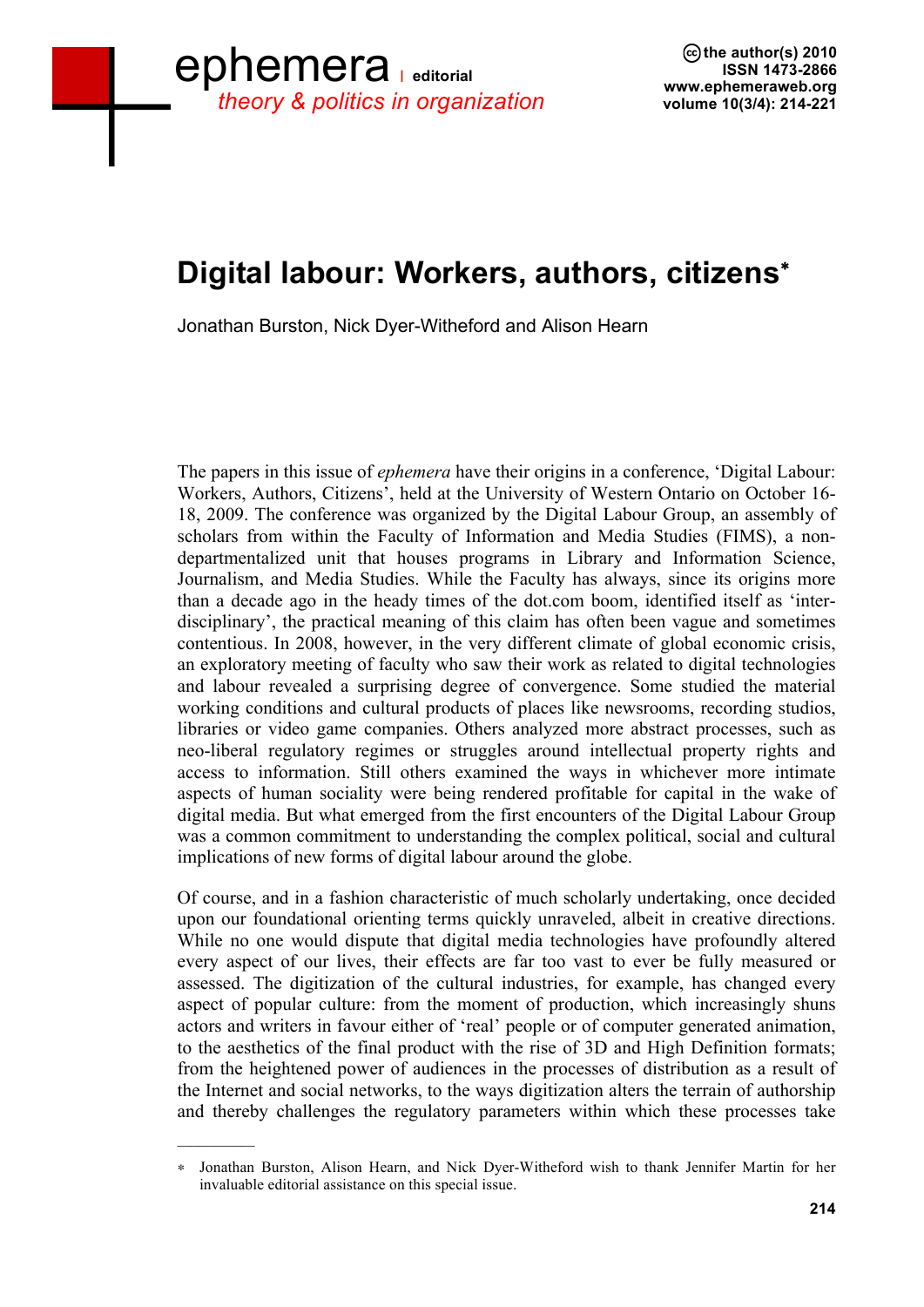place. Given these thoroughgoing changes, how is it possible to state categorically what 'digitization' denotes? And, more importantly, how might we analyze the economic and power relations that run alongside, in, and through the digital technologies themselves? To be sure the term 'digital' does not simply refer to digital machines and processes but to the entire political, social and economic context and infrastructure within which they have emerged. This is how we now live in a 'digital age'.

The same conundrum emerges with respect to the term 'labour', which is increasingly under pressure as an analytical category in a world where the boundaries between work and life are breaking down. Labour can no longer only be seen as a factor in industrial relations, or as a subject of interest exclusive to political economists; it must also be understood as a larger category with which to analyze many different facets of daily life. People still labour in the traditional sense, to be sure – in factories and on farms, in call centres, in the newsroom and on the sound stage. But contemporary life likewise compels us, for instance, as audiences for ever more recombinant forms of entertainment and news programming, to labour on ever-multiplying numbers of texts (as readers, facebook fans, mashup artists). When such labour is subsequently repurposed by traditional producers of information and entertainment products, the producing/consuming 'prosumer' (or 'produser') is born. Additionally, as individuals are subject to precarious, unstable forms of employment that demand they put their personalities, communicative capacities and emotions into their jobs, they are encouraged to see their intimate lives as resources to be exploited for profit and, as a consequence, new forms of labour on the self are brought into being. What are the implications of these changes in the very definitions of what constitutes 'work' and in the parameters of the workplace? What are the implications for our senses of selfhood, our political agency as citizens, and our creative freedom as artists and innovators? Finally, how might we see these changes wrought by digital technology as potentially politically productive or liberatory? It became immediately apparent that the goal of the Digital Labour Group was not so much to propose a stable object of inquiry with the phrase 'digital labour' or to police its meanings, but, rather, to interrogate the ways in which the changing conditions of digital capitalism, and all of us who live and work in the contemporary moment, comprise its very reality.

It would disingenuous to state that our interests in digital labour are purely academic. We are all digital labourers to some extent, especially those of us who work in the contemporary knowledge factory – the university. The figure of the purely digital professor – or, more likely, part-time instructor – looms large, as for-profit models of university education collide with the ease of the Internet, and accreditation processes move away from educational, scholarly outcomes toward vocational ones. We have all experienced the increased workload and speed up produced by the increasing technologization of our jobs. We must constantly mind our email accounts, use webpages and facebook and 'service' students on an ever-increasing number of digital platforms; meanwhile, due to the assumed ease of research in the digital era, pressure mounts to produce and publish ever-increasing amounts of 'knowledge'. At the same time, digital technologies abet the reconfiguration of the university as a corporatized player in the knowledge economy, reducing education to a set of measurable deliverables and professors to content and service providers. Students play the part of a paying audience as they are encouraged to measure the efficacy of their 'learning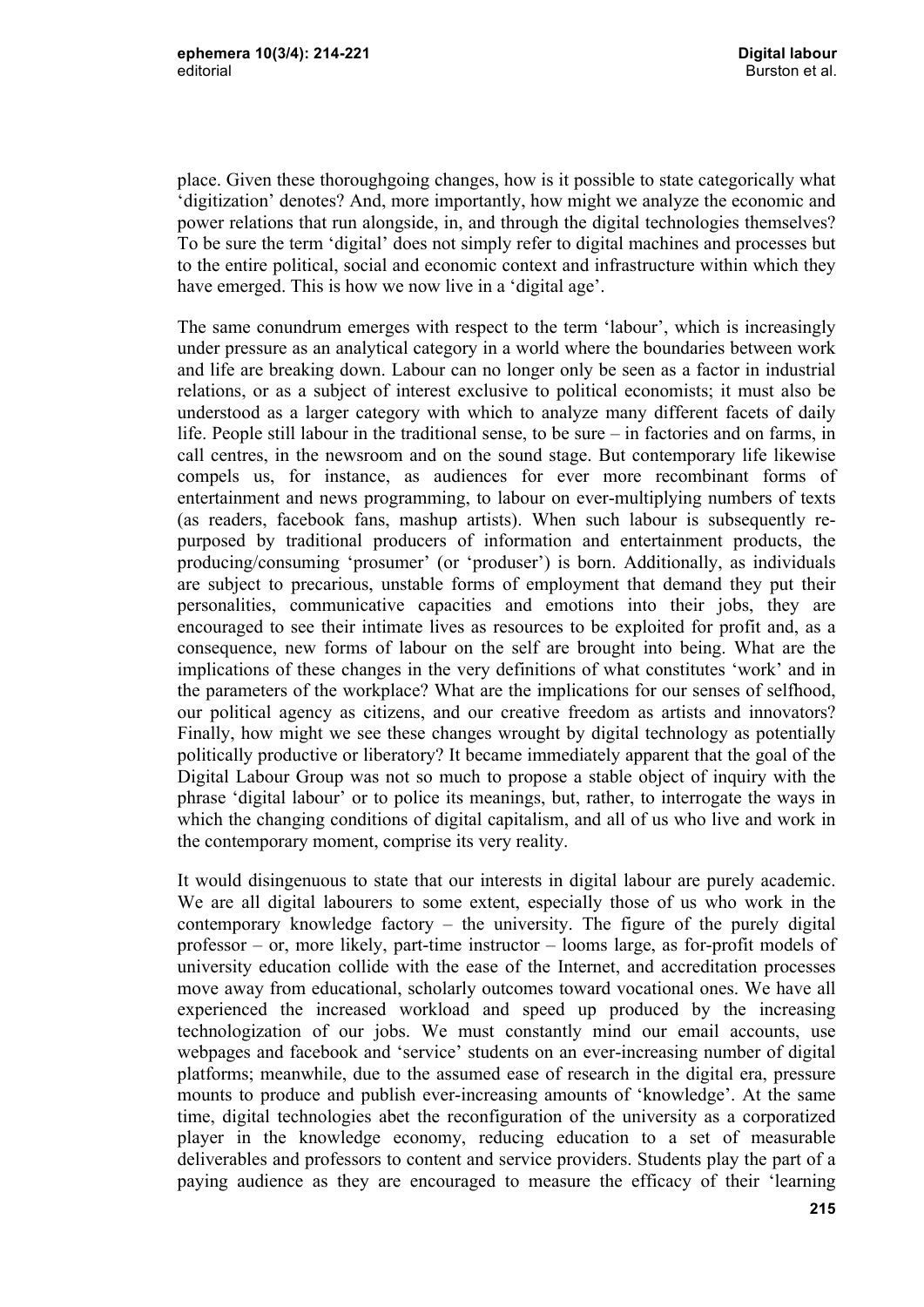experience' every few minutes with the use of electronic clicker devices. Professors are discouraged from exploring the issue of academic dishonesty with their students and encouraged instead to use plagiarism software. Not only does this move presume students' guilt, it appropriates students' work and adds it to the database (and by extension the coffers) of privately owned companies, thereby blurring conventional definitions of student work. These are only some examples of the effects of the digital tech push in the university setting, but there are many more. Ironically enough, within a few months of the Digital Labour conference whose results are represented here, both faculty and staff unions at the University of Western Ontario came to the very verge of a strike that was only averted in eleventh hour bargaining, with several members of the Digital Labour Group frenetically engaged in negotiations, union communications strategy and picket-line preparation. Moreover, dramatic as these local events were for us, they pale beside many episodes in the cycle of student and faculty strikes, occupations, blockades and street-battle anti-cutback demonstrations that has over the last two years pulsed through the post-crash austerity-era university systems of the United States, Greece, Spain, Italy, France and the United Kingdom. These are systems that have the compounded logics of neo-liberalism and the 'IT revolution' in accounting practices at their managerial core, and that seem poised to rely on these logics even more in years to come. All of us in the Digital Labour Group recognize that as teachers and researchers in the increasingly digitized terrain of the corporate university, we have a very personal stake in the issues we have chosen to examine.

This recognition led us to engage not only with other scholars, but also with workers outside the academy about their experiences, insights and struggles. Hosting a conference seemed the best way to initiate a sustained conversation about the ways in which the confluence of 'digital technology' and 'labour' was forcing a redefinition of work, citizenship and creativity in the 21st century. 'Digital Labour: Workers, Authors, Citizens' was funded largely by monies from the Rogers Chair in Journalism and Information Technology. Jonathan Burston was the chair in 2009-2010 and he was also the event's chief organizer. Joining academics from Canada, the United States, the United Kingdom, France, Italy and New Zealand were activists from unions in Canada and the United States representing journalists, screen actors, screenwriters, library workers and university faculty. Indeed, the decision to seek out contributions from unions and guilds representing various types of digital labour was one of the most important decisions made by the conference organizers, one which, we were later told by several participants, distinguished this event from other more purely scholarly events on similar themes. The results were gratifying indeed, not least because so much common ground between so many disparate kinds of worker, and between so many different theoretical approaches, was revealed. Yet while the papers at the conference converged around the shared problematic of digital labour, what made the event interesting was not only commonality but conflict, implicit or explicit. The readers of this collection will be able to tease out some of these tensions – between a strong showing of 'autonomist' Marxist variants, with their characteristic sanguine emphasis on worker power and resistance, and more classical Marxian political economy, with its more somber insistence on the dominating force of existing relations of production; between both of these and social democratic perspectives advocating the amelioration of digital labour conditions within a market context; and also, sometimes, between the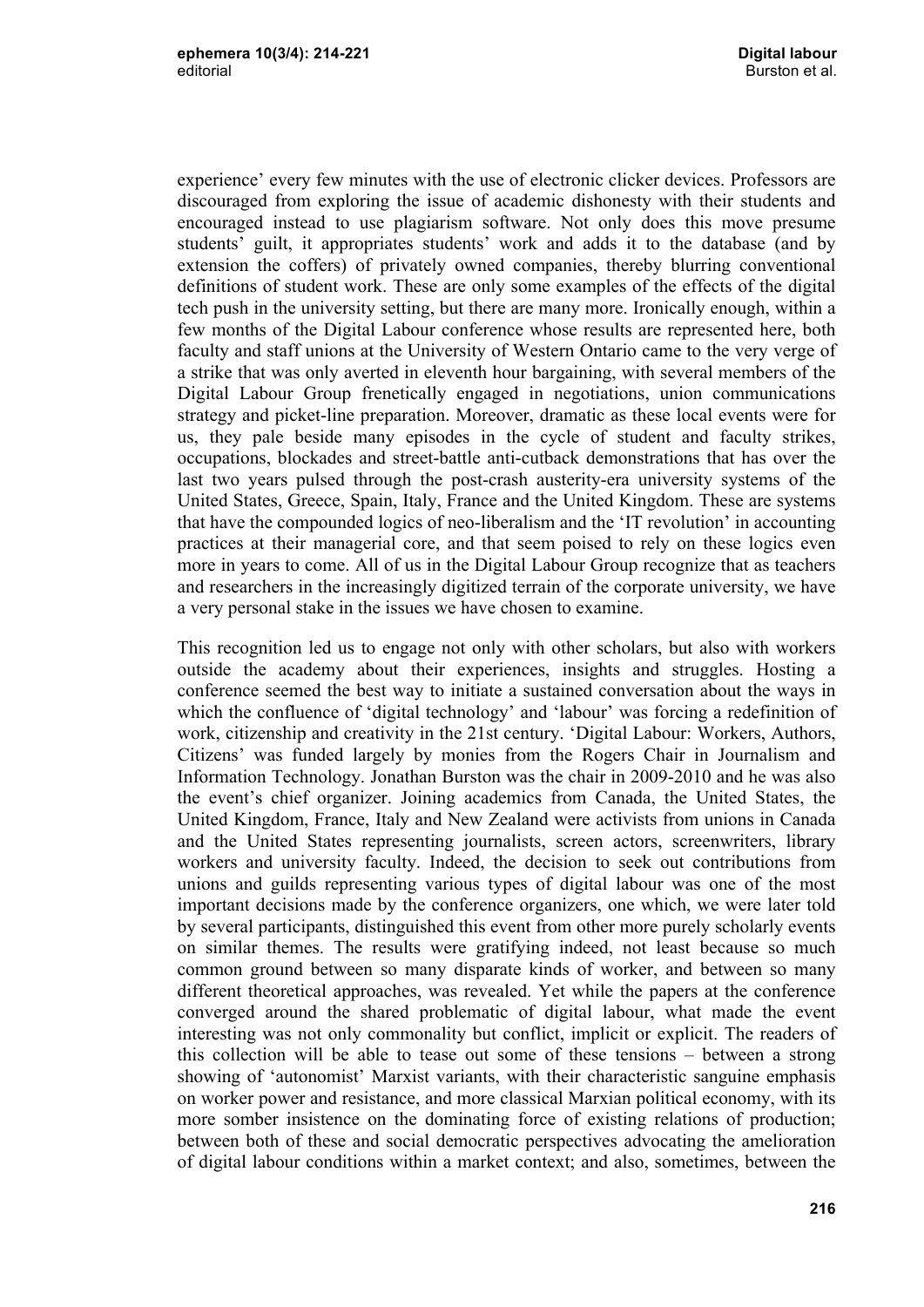theoretical concerns of all these positions and the practical priorities of the union and guild speakers.

It should also be noted here that some of the presentations from the conference have found their way into publication in other venues; we call attention particularly to articles by Brett Caraway and Nina O'Brien in *Work, Organisation, Labour & Globalisation*, 4(1). Also of great importance to these debates were contributions from Vincent Mosco (a plenary speaker) and Catherine McKercher, whose combined perspectives on the topics under discussion can be found in their Editors' Introduction to that same journal issue and in their *The Laboring of Communication: Will Knowledge Workers of the World Unite?* (Mosco and McKercher, 2008).

Our own volume of selected papers and speeches from the Digital Labour conference, then, constitutes only one of its outcomes. What is more, subsequent to the conference (and a period of recovery for the organizers) the possibilities for academic-union collaboration continued to be explored. A series of meetings between the Digital Labour Group and three Toronto-based labour organizations, the Alliance of Canadian Cinema, Television and Radio Artists, the Canadian Media Guild and the Writers Guild of Canada, investigated shared research interests. The outcome was a joint grant proposal to Canada's Social Sciences and Humanities Research Council for a three-year grant, 'The Future of Organized Labour in the Digital Media Workplace', to fund research into topics including the new revenue models of digital media companies, the scale of job-shedding in Canada's news industries, the emergence of new pools of nonunionized labour in digital media, the effects of national media regulatory regimes on employment in digital media, intellectual property issues and collective bargaining, and the possibilities and problems of unions using digital media to communicate with members and with the public in strike situations. At the time of writing this proposal is still under adjudication, but, regardless of whether or not this specific application is successful, the Digital Labour Group intends to follow a road of practical cooperation with organized (and organizing) workers.

This special Digital Labour issue of *ephemera* is laid out along thematic lines similar to the conference that spawned it. In the first section, Brian Holmes, Cristina Morini and Andrea Fumagalli, and Emanuele Leonardi outline key historical and theoretical neighbourhoods inside our heuristic terrain. Holmes, with the help of artists Lise Autogena and Joshua Portway, provides us with a brief history of hyper-capitalism since the collapse of Bretton-Woods and charts increasingly predatory conditions within contemporary finance capital, where animal spirits and flexible personalities gorge themselves even as they lay waste to their own food supply. Casting their eyes over this same period, Cristina Morini and Andrea Fumagalli suggest that nothing short of a reexamination of the workings of the labour theory of value is required where transitions from industrial Fordism to 'bio-capitalism' are in play – a re-examination, moreover, that necessarily gives prominence to affective labour in matters of value creation. Their exegesis is followed by that of Emanuele Leonardi, who works through Gilbert Simondon, Yann Moulier Boutang and Carlo Vercellone to conclude in a similar fashion that, although Marxian notions of formal and real subsumption are still necessary to analyses of emerging formations within post-Fordism, a new concept, one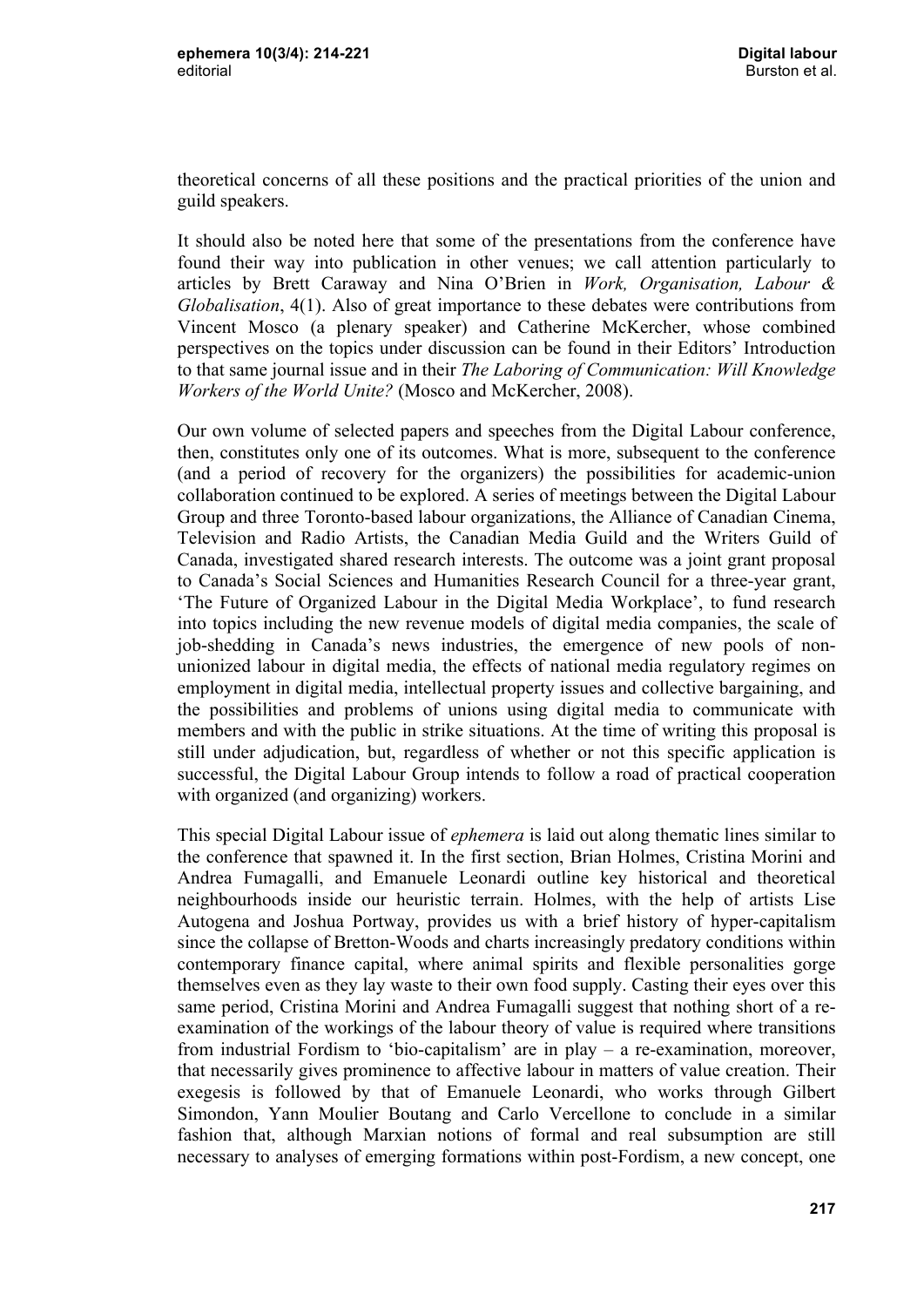he terms impression, is also required if new post-Fordist modalities of exploitation are to be properly understood.

Founding assumptions pertaining to digital capitalism are likewise queried in the following section – this time focusing on matters of digital labour more specifically. David Hesmondhalgh wonders about the degree to which autonomist and other analyses of 'free' labour have unintentionally marginalized 'the continuing political importance of the conditions of professional cultural production'. Understanding 'creative labour' as digital labour's 'latest manifestation', Barry King suggests that the new dignity so regularly afforded such labour is shot through with dubious, class-associated assumptions about the moral worth of different kinds of labour. Jack Bratich asks us to consider the differently digital labours adhering to a revived, precapitalist form of cultural production, namely, the recent resurgence of DIY craft culture and the various pro-social 'informational and communicative practices' embedded therein.

The next two papers focus on the daily politics of labour by way of recent policy and contract initiatives. In providing an overview of Canadian copyright policy and recent struggles to see it modernized, Samuel Trosow delineates the key areas where different digital labour unions find themselves in regular disagreement. Even where organized creative and intellectual workers 'generally share similar positions with respect to the rights of creators vis a vis their employers', and even where 'they share a basic unity of purpose on many work related and other social and policy issues', differences concerning the rights of end users regarding their works and performances continue to obstruct the ongoing development of a digital commons in Canada. Recent initiatives on the part of the Canadian Labour Council leave Trosow encouraged, however, and his piece begins to chart ways forward for similarly promising initiatives to take root not only in Canada, but abroad as well. Matt Stahl then takes us south of the border to California to examine what has quickly become the new normal for contracts in the music industry, the 360 degree deal, which delimits musician agency even more completely than the contractual arrangements that preceded it. With the new realities of the 360 degree deal in mind, Stahl argues that instances of the Marxian concept of primitive accumulation remain alive and well inside the post-Fordist moment. Indeed, despite the ongoing ephemeralization of music under digital conditions of production and distribution, 'the impetus of cultural industry enterprise toward the intensification of long term capture and control of 'golden-egg' laying talent appears not to disappear'. Instead it appears merely 'to change form and venue'.

In the following section, contributors trace both changes and continuities in the digital workplace by providing a look inside management systems for digital workplaces (Michael McNally) and web site design (Helen Kennedy). While McNally critically interrogates the ways in which Enterprise Content Management Systems monitor and deskill workers by subjecting their labour to ever-more minute processes and procedures, Kennedy examines the ways that web site designers are effectively selfmanaging the regulation of standards and accessibility within their profession. This selfmanagement, Kennedy warns, should not be read as yet another symptom of neo-liberal downloading, but, rather, as processes informed by an exemplary desire to address social wrongs by doing good work. Taken together, McNally's and Kennedy's essays highlight what remain the ambivalent politics of digital workplaces.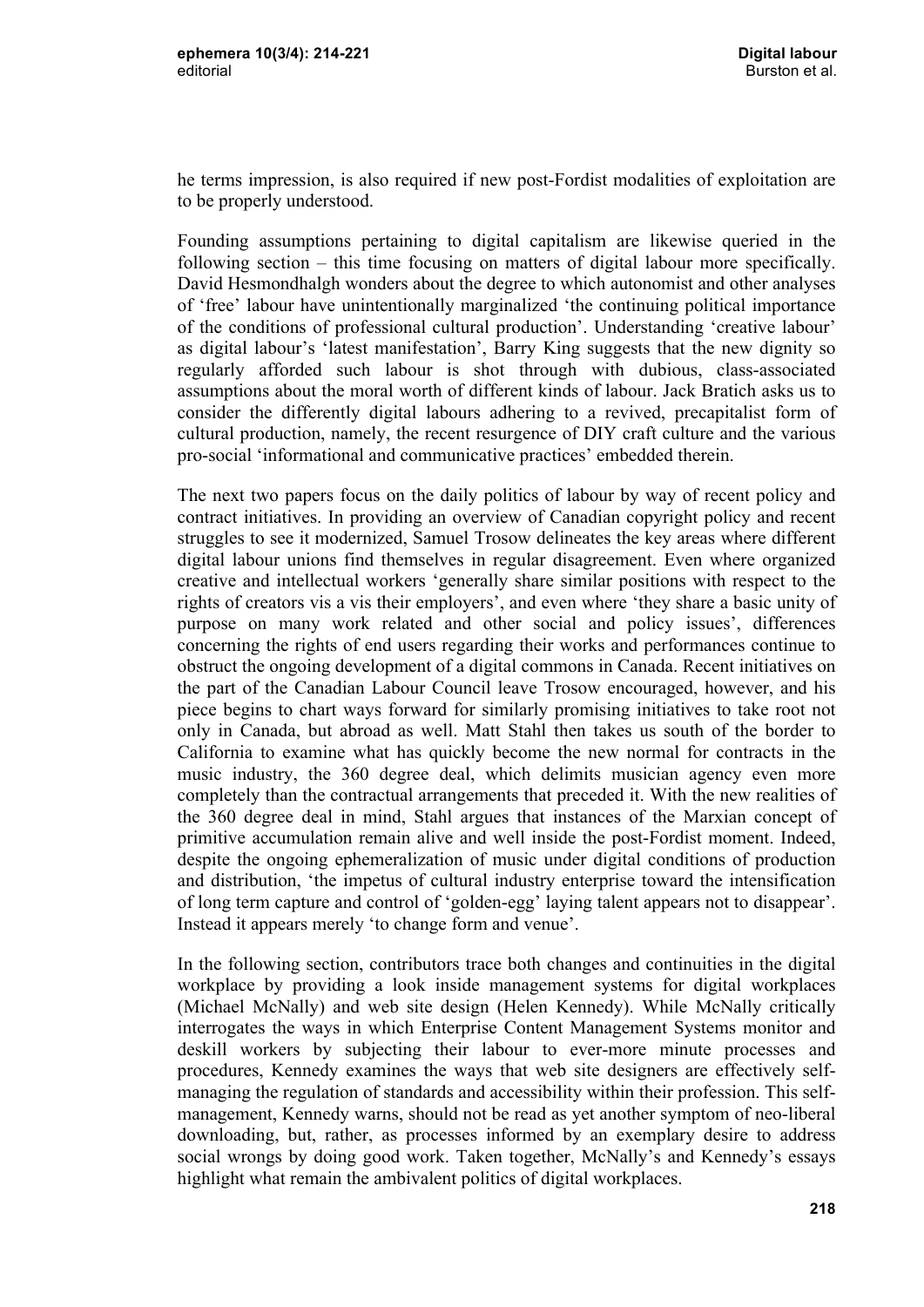Of course, these politics and the ideologies attached to them reverberate in different ways across different geographic locations. The contributions of Ajit Pyati and Sandra Smeltzer and Daniel Paré highlight and explore the implications of the ideologies of the 'knowledge economy' to national development strategies in India and Malaysia. Smeltzer and Paré revisit the carriage/content distinction as it is iterated and reiterated in Malaysian business and government discourse and reveal the extent to which it has come to function as an ideological buttress for the agendas of each set of elites. Digital labourers working to build venues for value-added work and to enhance civil engagement online are the losers. Pyati likewise cocks an ear to discourses of development and concludes that the neo-liberal tone of much Indian discussion of the 'knowledge society' must be countered with a more critical conception of the public, digital and otherwise.

The next set of contributions interrogates, through different theoretical lenses, purported shifts in the very nature of labour and the extraction of value in the digital era. Alison Hearn examines the tensions between individual practices of online ranking and feeding-back and the digital businesses that have arisen to structure these forms of expression into quantifiable information for profit in the form of 'reputation'. Vincent Manzerolle deploys Smythe's concept of the audience commodity to trace the ways mobile web-enabled devices turn human communication into work and are, therefore, deeply implicated in the accumulation practices of information capital. Edward Comor engages the contentious term 'prosumer' head on, providing a corrective to celebratory claims about the ways in which prosumption will lead to the end of alienation, and carefully parsing the differential effects and benefits of prosumption practices across the still class-stratified working world. Although these papers take different objects as their focus, all explore the ways in which individual creative input, ostensibly 'freely' given, is, at best, ambivalently positioned within capitalism; for the vast majority of people these practices remain captive to and conditioned by the perennially exploitative processes of capitalist exchange.

The possibilities and implications of organized resistance to these processes of capitalist capture of human sociality and, indeed, human 'being', are taken up in the next group of contributions. Enda Brophy's examination of forms of resistance in call centers provides us with concrete ways to understand contemporary processes of labour recomposition around the world. Plenary speaker Ursula Huws explores the tensions between individual creative expression and capitalist processes of control in the fields of creative labour in Europe, noting the variable role of unions in either ameliorating or exacerbating the changing conditions of work for their members. Huws notes that, while distinct, both employer and union methods of control create significant obstacles to workers' attempts at effective strategies of resistance. In the face of these challenges, Nick Dyer-Witheford argues that a nuanced redeployment of Marx's concept of species-being, or 'species-becoming', is necessary. Outlining several central concepts, such as the global worker, bio-communism, and techno-finance, Dyer-Witheford provides an epic and sobering overview of 'the planet factory' and the ways humans' capacity to shape their own evolutionary trajectory are being conditioned and contained by 'singularity capitalism'. Recently, as Dyer-Witheford writes, 'the contending potentials of planetary labour under digital conditions have become dramatically visible in the popular revolts sweeping North Africa and the Middle East', revealing the extent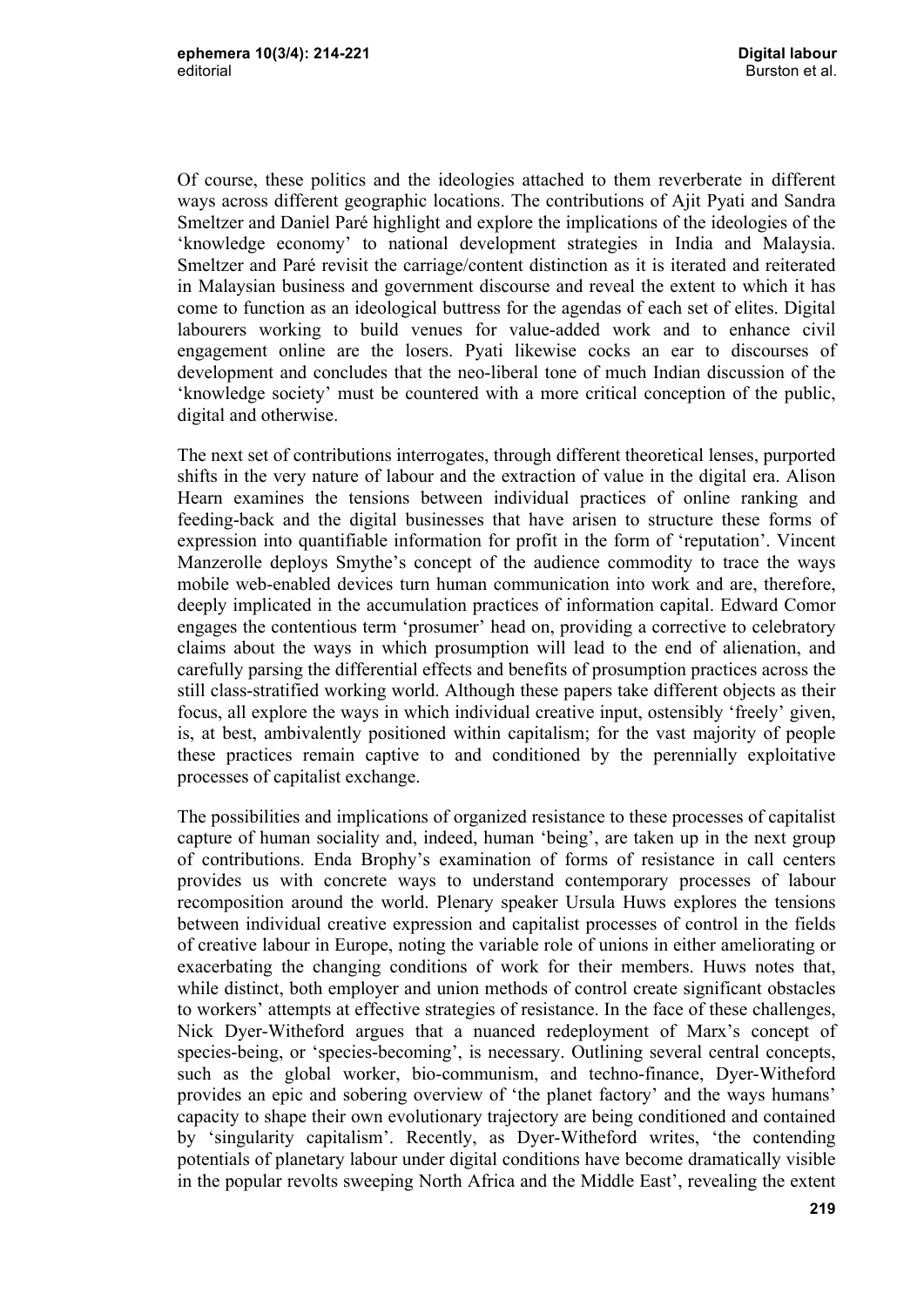to which resistance to the planet factory must happen collectively, in and through various innovative and cooperative labours – digital and otherwise – if we are to have any hope of survival other than as wired and bioengineered instruments of capital.

Our union and guild participants are afforded the last word here. Echoing Dyer-Witheford's call for innovation and cooperation, both Lise Lareau, President of the Canadian Media Guild, and Mark Bradley, former President of the Minneapolis and St. Paul local of the American Federation of Television and Radio Artists, suggest that that word is *coalition*. Lareau stresses the need for action across many guilds and unions if digital media workers of all kinds are to win battles against the layoffs, declining wages and job stress that digitization has provoked. Bradley takes 'the C word' even further, suggesting that what is really required is a concomitant *consolidation* of collective bargaining power in the face of concomitant and ongoing corporate consolidation in the entertainment sector. Until that day arrives, however, cultivating a wider solidarity – inside and outside the business – becomes a necessary daily practice as the industry continues going digital. And yet, this solidarity cannot just be called into being. Harkening back to issues raised earlier by Trosow, Mike Kraft's observations remind us that if wider collective actions are ever to be realized, Digital Labour must still reconcile abiding differences between various unions regarding the equitable end uses of intellectual property. Digital production and distribution present a whole new set of challenges for working actors, not least among them the task of convincing the wider world, including many brothers and sisters labouring in other digital precincts, that rights accruing to their performances are justifiably inalienable without their consent.

Finally and not altogether unpredictably, emphases switch from compensation to access when the librarians and the academics weigh in. Melanie Mills lists numerous ways that the lives of academic librarians are getting more complicated and demanding alongside digitalization's perpetual increase. Moreover, access to varied sources of information is becoming less flexible and open, not to mention more expensive, as librarians struggle to negotiate new terms of practice and price with digital publishers less interested in scholarship than in corporate profits and growth. Paul Jones also considers matters of scholarly communication in the digital era. He concludes in part that the efforts of intellectual workers to halt neo-liberal copyright legislation in Canada – at least to date – constitute an important victory for academic labour. The victory here is in no small part over media and entertainment capital which, we would argue (and as the last Hollywood writers' strike attests), remains to the most exceptional degree poorly suited to the job of defending the rights of those performing labourers who have historically (if altogether unreasonably) stood to lose from the academy's gains.

'Digital Labour: Workers, Authors, Citizens' was convened in part to imagine how contradictions such as these might resolve themselves in favour of progressive politics. Happily, participants hailed it as a comradely event, where differences of strategy and practice were discussed and debated in a spirit of genuine collaboration. As this special issue of *ephemera* reveals, the theoretical tent was similarly big. Just as is true inside the Digital Labour Group itself, autonomist insights germinate and grow alongside those of other traditions. Some people in this volume seek to revisit and revamp Dallas Smythe or Harry Braverman, some people are either indifferent to, or critical of, such projects. Monikers change from paper to paper: creative workers, intellectual workers,